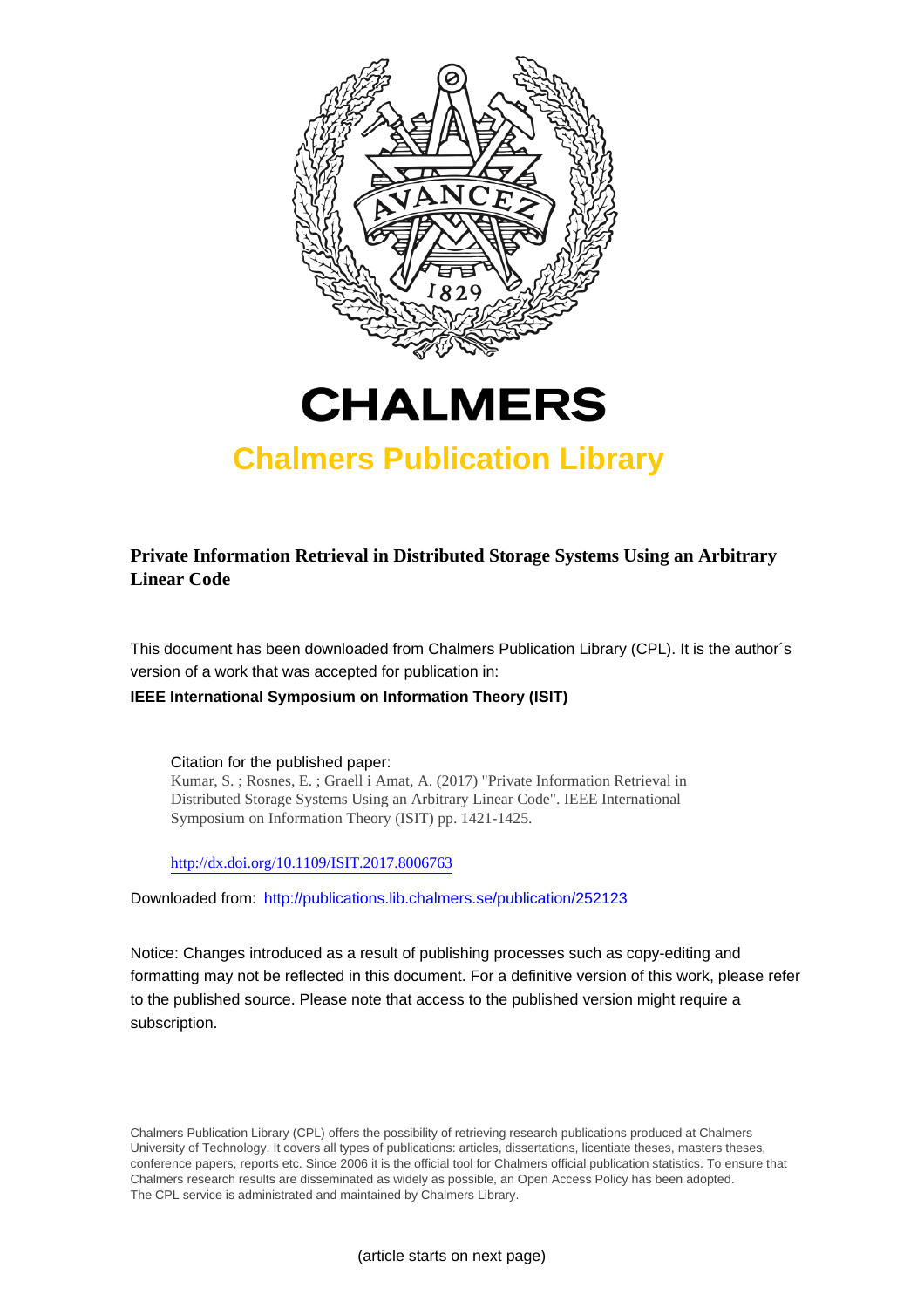# Private Information Retrieval in Distributed Storage Systems Using an Arbitrary Linear Code

Siddhartha Kumar<sup>†</sup>, Eirik Rosnes<sup>†</sup>, and Alexandre Graell i Amat<sup>‡</sup>

†Simula@UiB, N-5020 Bergen, Norway

‡Department of Electrical Engineering, Chalmers University of Technology, SE-41296 Gothenburg, Sweden

*Abstract*—We propose an information-theoretic private information retrieval (PIR) scheme for distributed storage systems where data is stored using a linear systematic code of rate  $R > 1/2$ . The proposed scheme generalizes the PIR scheme for data stored using maximum distance separable codes recently proposed by Tajeddine and El Rouayheb for the scenario of a single spy node. We further propose an algorithm to optimize the communication price of privacy (cPoP) using the structure of the underlying linear code. As an example, we apply the proposed algorithm to several distributed storage codes, showing that the cPoP can be significantly reduced by exploiting the structure of the distributed storage code.

#### I. INTRODUCTION

In data storage applications, besides resilience against disk failures and data protection against illegitimate users, the privacy of the data retrieval query may also be of concern. For instance, one may be interested in designing a storage system in which a file can be downloaded without revealing any information of which file is actually downloaded to the servers storing it. This form of privacy is usually referred to as *private information retrieval* (PIR). PIR is important to, e.g., protect users from surveillance and monitoring.

PIR protocols were first studied by Chor *et al.* in [1], which introduced the concept of an n-server PIR protocol, where a binary database is replicated among  $n$  non-colluding servers (referred to as nodes) and the aim is to privately retrieve a single bit from the database while minimizing the total upload and download communication cost. The communication cost in [1] was further reduced in [2] and references therein. Since then, coded PIR schemes have been introduced, where the database is encoded (as opposed to simply being replicated) across several nodes [3]. With the advent of distributed storage systems (DSSs), where the database is encoded and then stored on  $n$  nodes, there has been an increasing interest in implementing coded PIR protocols for these systems. PIR protocols for DSSs, where data is stored using codes from two explicit linear code constructions (one protocol for each code construction), were presented in [4], and informationtheoretic lower bounds on the tradeoff between the storage cost and the retrieval cost were provided in [5]. In [6], the authors introduced PIR codes which when used in conjunction with traditional n-server PIR protocols allow to achieve PIR on

DSSs. These codes achieve high code rates without sacrificing on the communication cost of an n-server PIR protocol. Recently, the authors in [7] proposed a coded PIR protocol for DSSs that use an  $(n, k)$  maximum distance separable (MDS) code for storing data on  $n$  storage nodes. The proposed protocol achieves privacy in the presence of at most  $n - k$ colluding nodes. In addition, when there are no colluding nodes, the protocol achieves the lowest possible amount of downloaded data per unit of stored data, referred to as the *communication price of privacy* (cPoP).

In the storage community, it is well known that MDS codes are inefficient in the repair of failed nodes. Repair is essential to maintain the initial state of reliability of the DSS. To address efficient repair, Pyramid codes [8] and locally repairable codes (LRCs) [9], have been proposed. They achieve low locality, i.e., a low number of nodes need to be contacted to repair a single failed node.

In this paper, for the scenario with no colluding nodes (i.e., a single spy node), we extend the PIR protocol from [7] to a more general case where data is stored using an arbitrary systematic linear storage code of rate  $R > 1/2$ . We show that the cPoP can be optimized using the structure of the code, and we provide an algorithm to search for an optimal (in terms of the lowest possible cPoP) protocol. We present the optimal cPoP that can be achieved for various linear codes, including LRCs and Pyramid codes. Interestingly, our numerical results show that non-MDS codes can also achieve the lower bound on the cPoP provided in [5]. Our work bears some similarities to the parallel work in [10], where a PIR protocol protecting against multiple colluding nodes for any linear storage code was presented. However, we show that our extended protocol achieves better cPoP for the scenario of a single spy node.

# II. SYSTEM MODEL

We consider a DSS that stores f files  $X^{(1)}, X^{(2)}, \ldots, X^{(f)},$ where each file  $\mathbf{X}^{(m)} = [x_{ij}^{(m)}], m = 1, \ldots, f$ , is a  $\beta \times k$ matrix over GF( $q^{\alpha\ell}$ ), with  $\beta$ , k,  $\alpha$ , and  $\ell$  being positive integers and  $q$  some prime number. Each file is divided into  $\beta$  stripes (blocks) and encoded using a linear code as follows. Let  $\mathbf{x}_i^{(m)} = (x_{i,1}^{(m)}, x_{i,2}^{(m)}, \ldots, x_{i,k}^{(m)}), i = 1, \ldots, \beta,$ be a message vector (corresponding to the  $i$ -th row of  $\mathbf{X}^{(m)}$ ) that is encoded by an  $(n, k)$  linear code C over  $GF(q^{\alpha})$ , having *subpacketization*  $\alpha$ , into a length-n codeword  $c_i^{(m)} = (c_{i,1}^{(m)}, c_{i,2}^{(m)}, \ldots, c_{i,n}^{(m)})$ , where  $c_{i,j}^{(m)} \in \text{GF}(q^{\alpha \ell})$ .

The work of S. Kumar and E. Rosnes was partially funded by the Research Council of Norway (grant 240985/F20). A. Graell i Amat was supported by the Swedish Research Council under grant #2016-04253.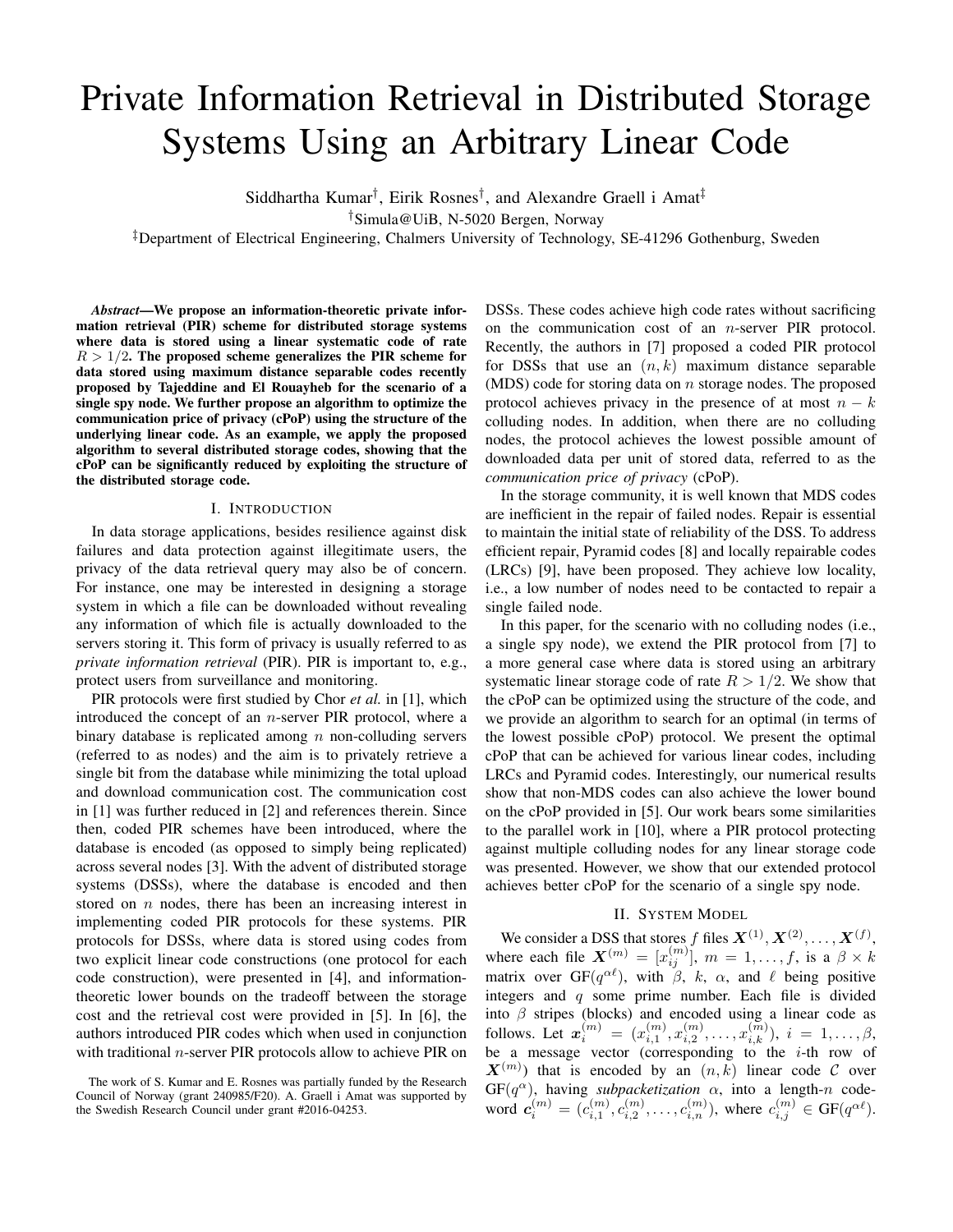

Fig. 1. System Model. (a) The colored boxes in each storage node represent the  $f$  coded chunks pertaining to the  $f$  files. (b) Coded chunk corresponding to the 2nd file in the *n*-th node. It consists of  $\beta$  code symbols,  $c_{i,n}^{(2)}$ ,  $i = 1, ..., \beta$ . (c) The user sends the queries  $Q^{(j)}$ ,  $j = 1, ..., n$ , to the storage nodes and receives responses  $r_j$ .

When  $\alpha = 1$ , the code C is referred to as a *scalar* code. Otherwise, the code is called a *vector* code [11]. The βf generated codewords  $c_i^{(m)}$  are then arranged in the array  $\boldsymbol{C}\,=\,((\boldsymbol{c}_1^{(1)})^\top|\ldots|(\boldsymbol{c}_\beta^{(1)})$  $\hat{c}_{\beta}^{(1)})^{\top}|(\bm{c}_{1}^{(2)})^{\top}|\ldots|(\bm{c}_{\beta}^{(f)})$  $\binom{f}{\beta}$ <sup>T</sup>)<sup>T</sup> of dimension  $\beta f \times n$ , where  $(\cdot)^{\top}$  denotes the transpose of its argument and  $(v_1 | \ldots | v_{\beta f})$  denotes the concatenation of column vectors  $v_1, \ldots, v_{\beta f}$ . For a given column j of C, we denote the vector  $(c_{1,j}^{(m)}, c_{2,j}^{(m)}, \ldots, c_{\beta,j}^{(m)})$  as a coded chunk pertaining to file m. Then the  $f$  coded chunks in column  $j$  are stored on the  $j$ -th node as shown in Fig. 1(a). We also assume that the  $(n, k)$  code C is systematic and that the first k code symbols of  $c_i^{(m)}$  are message symbols. Accordingly, we say that the first  $k$  nodes are systematic nodes and the remaining nodes are parity nodes.

# *A. Privacy Model*

We consider a DSS where any single node may act as a spy node. Let  $s \in \{1, \ldots, n\}$  denote the spy node in the DSS. The role of the spy node is to determine which file,  $m$ , is accessed by the user. We assume that the user does not know s, since otherwise it can trivially achieve PIR by avoiding contacting the spy node. In addition, the remaining non-spy nodes do not collaborate with the spy node. To retrieve file  $X^{(m)}$  from the DSS, the user sends a  $d \times \beta f$  matrix query  $\mathbf{Q}^{(j)} = [q_{il}^{(j)}]$  over  $GF(q^{\alpha}) \subseteq GF(q^{\alpha \ell})$  to the j-th node for all  $j \in \{1, ..., n\}.$ Depending on the queries, node  $j$  sends the column vector

$$
\boldsymbol{r}_j = (r_{j,1}, \dots, r_{j,d})^\top = \boldsymbol{Q}^{(j)} (c_{1,j}^{(1)}, c_{2,j}^{(1)}, \dots, c_{\beta,j}^{(1)}, \dots, c_{\beta,j}^{(f)})^\top, \tag{1}
$$

referred to as the response vector, back to the user as illustrated in Fig. 1(c). The following definition shows how such a scheme can achieve perfect information-theoretic PIR.

Definition 1. *Consider a DSS with* n *nodes storing* f *files in which a node*  $s \in \{1, \ldots, n\}$  *acts as a spy. A user who* wishes to retrieve the m-th file sends the queries  $\mathbf{Q}^{(j)}$ ,  $j=1$  $1, \ldots, n$ , to all storage nodes, which return the responses  $r_j$ . *This scheme achieves perfect information-theoretic PIR if and only if*

$$
Pri\text{vacy}: H(m|\mathbf{Q}^{(s)}) = H(m) \tag{2a}
$$

$$
\text{Recovery}: H(\mathbf{X}^{(m)}|\mathbf{r}_1, \mathbf{r}_2, \dots, \mathbf{r}_n) = 0, \quad (2b)
$$

*where* H(·) *denotes the entropy function.*

Queries satisfying (2a) ensure that the spy node is not able to determine which file is being downloaded by the user. The recovery constraint in (2b) ensures that the user is able to recover the requested file from the responses sent by the DSS.

The efficiency of a PIR scheme is defined as the total amount of downloaded data per unit of retrieved data, since it is assumed that the content of the retrieved file dominates the total communication cost, i.e.,  $\ell$  is much larger than  $f$  [7].

Definition 2. *The cPoP of a PIR scheme, denoted by* θ*, is the total amount of downloaded data per unit of retrieved data,*

$$
\theta = \frac{nd}{\beta k}.
$$

It was shown in [5, Th. 3] that the cPoP for a DSS with a single spy node is lowerbounded by  $\frac{1}{1-R}$  for a special kind of linear retrieval schemes, where  $R$  is the rate of the linear code used to store the data in the DSS. In the case of more than one spy node, an explicit lower bound is currently unknown.

## III. CONSTRUCTION

In this section, we present a PIR scheme for a DSS where any node may be a spy node. The DSS uses an  $(n, k)$ systematic linear code over GF( $q^{\alpha}$ ), of rate  $R = k/n > 1/2$ and subpacketization  $\alpha$ . The code is defined by its parity-check matrix, H, of size  $(n - k) \times n$ , and its minimum distance is denoted by  $d_{\text{min}}$ . Since the code is systematic,  $H$  can be written as  $H = (P|I)$ , where I is an  $(n - k) \times (n - k)$ identity matrix and P is an  $(n - k) \times k$  parity matrix. In the following, let  $d_{\min}$  denote the minimum distance of the  $(\tilde{n} = k, k \geq 2k - n)$  code, denoted by  $\tilde{C}$ , defined by the parity-check matrix  $H = P$ . We choose  $d = k$  and design the  $n$  queries as

$$
\mathbf{Q}^{(l)} = \begin{cases} \mathbf{U} + \mathbf{V}^{(l)}, & \text{if } l = 1, ..., k \\ \mathbf{U}, & \text{if } l = k + 1, ..., n \end{cases}
$$
 (3)

where  $\mathbf{U} = [u_{ij}]$  is a  $k \times \beta f$  matrix whose elements  $u_{ij}$  are chosen independently and uniformly at random from  $GF(q^{\alpha})$ , and  $V^{(l)} = [v_{ij}^{(l)}]$  is a  $k \times \beta f$  deterministic binary matrix over  $GF(q^{\alpha})$ . Note that each  $k \times \beta f$  query matrix  $Q^{(l)}$  represents  $k$  subqueries, where each subquery corresponds to a row of  $Q^{(l)}$ , and where  $v_{ij}^{(l)} = 1$  means that the j-th symbol in node l is accessed by the i-th subquery of  $Q^{(l)}$ .

Let  $\mathbf{E} = [e_{ij}]$  be a  $k \times k$  binary matrix, where  $e_{ij} = 1$ represents the  $i$ -th subquery of the  $j$ -th query accessing a message symbol. The design of  $V^{(l)}$  depends on the structure of  $E$ , which must satisfy the following conditions.

1) The user should be able to recover  $\beta$  unique symbols of the requested file  $X^{(m)}$  from the *i*-th subquery of all k queries, i.e., each row of E should have exactly  $\beta$  ones.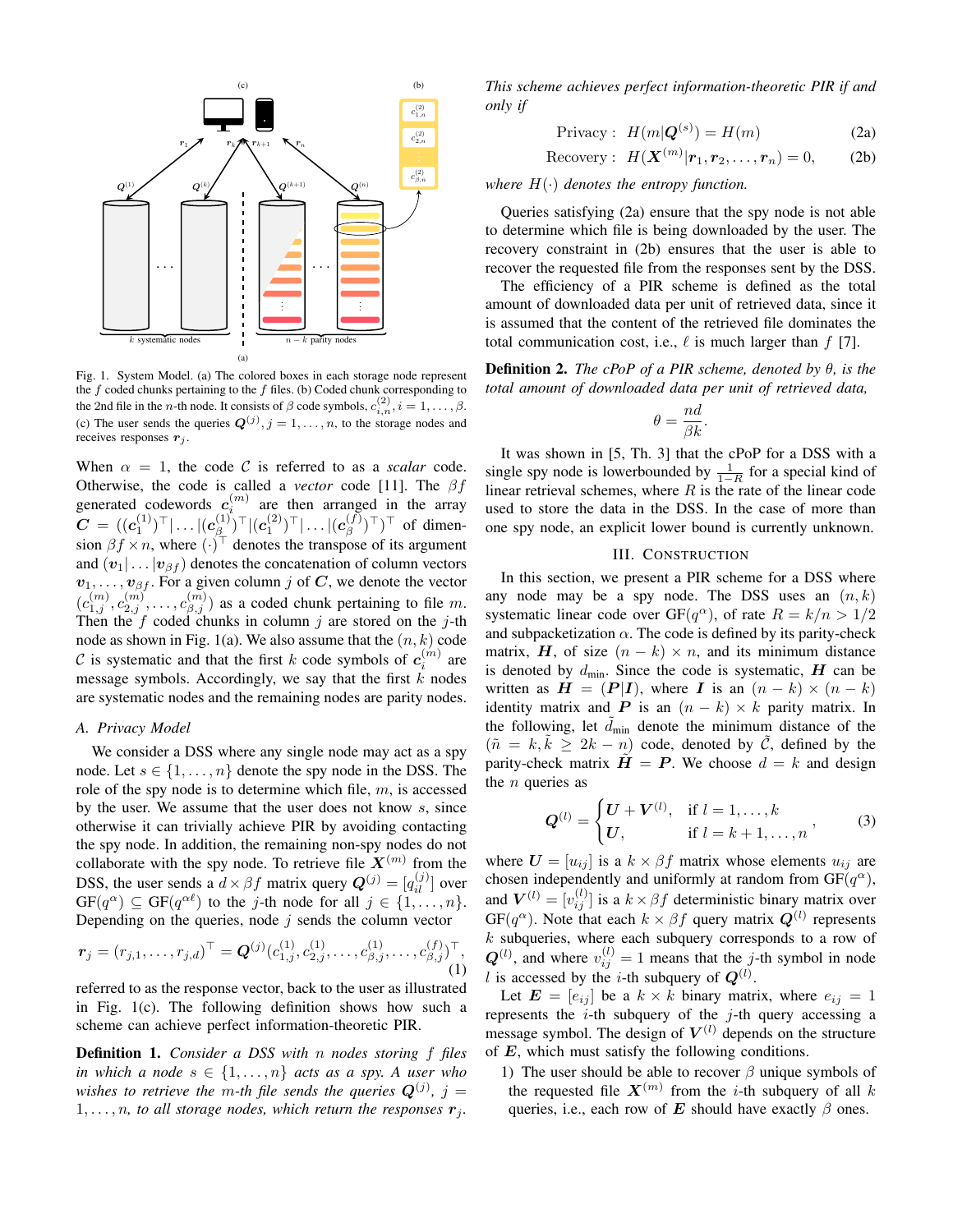- 2) The user should be able to recover  $\beta$  unique symbols of the requested file  $X^{(m)}$  from each query (consisting of k subqueries), i.e., each column in E should have  $\beta$  ones.
- 3) The user should be able to recover all  $\beta k$  symbols of the requested file  $X^{(m)}$ . This means that all rows of E (considered here as length- $k$  erasure patterns, with a one indicating an erasure) should be correctable by a maximum likelihood (ML) decoder for the ( $\tilde{n} = k, k \geq 2k - n$ ) code C on the binary erasure channel (BEC), i.e., the rows of  $E$ considered as erasure patterns are ML-correctable by  $C$ .

From conditions 1) and 2) it follows that  $E$  is a regular matrix with  $\beta$  ones in each row and column. Condition 3) ensures the recovery condition (see (2b)). Details are given in the proof of Theorem 1. Given E,  $V^{(l)}$  has the following structure

$$
\boldsymbol{V}^{(l)} = \begin{pmatrix} \mathbf{0}_{k \times (m-1)\beta} & | & \boldsymbol{\Delta}_l & | & \mathbf{0}_{k \times (f-m)\beta} \end{pmatrix},
$$

where  $0_{i\times j}$  denotes the  $i\times j$  all-zero matrix and  $\Delta_l$  is a  $k\times\beta$ binary matrix. For  $l = 1, \ldots, k$ ,

$$
\Delta_l = \left(\boldsymbol{\omega}_{\pi(j_1^{(l)})}^{\top} \mid \boldsymbol{\omega}_{\pi(j_2^{(l)})}^{\top} \mid \cdots \mid \boldsymbol{\omega}_{\pi(j_k^{(l)})}^{\top}\right)^{\top}, \quad (4)
$$

where  $\pi : \{0, \ldots, \beta\} \to \{0, \ldots, \beta\}$  is an arbitrary permutation of size  $\beta + 1$  with a fixed point at zero, i.e.,  $\pi(0) = 0$ ,  $\omega_t$ ,  $t = 1, \ldots, \beta$ , is the t-th  $\beta$ -dimensional unit vector, i.e., a length- $\beta$  weight-1 binary vector with a single 1 at the t-th position,  $\omega_0$  is the all-zero vector of length  $\beta$ , and

$$
j_i^{(l)} = \begin{cases} z_i^{(l)}, & \text{if } e_{il} = 1\\ 0, & \text{otherwise} \end{cases}
$$

,

where  $z_i^{(l)} \in \{1, ..., \beta\}$  and  $z_i^{(l)} \neq z_{i'}^{(l)}$  $\begin{array}{cc} (l) \\ i' \end{array}$  for  $i \neq i'$ ,  $i, i' = 1, \ldots, k$ . In the following lemma, we show that such a construction of the queries ensures that the *privacy* condition (2a) is satisfied.

Lemma 1. *Consider a DSS that uses an* (n, k) *linear code with subpacketization* α *to store* f *files, each divided into* β *stripes, and assume the privacy model with a single spy node.* Then, the queries  $\mathbf{Q}^{(j)}$ ,  $j = 1, \ldots, n$ , designed as in (3) satisfy  $H(m|\mathbf{Q}^{(s)}) = H(m)$ , where  $s \in \{1, \ldots, n\}$  is the spy node.

*Proof:* The queries  $Q^{(j)}$ ,  $j = 1, ..., k$ , are a sum of a random matrix U and a deterministic matrix  $V^{(j)}$ . The resulting queries have elements that are independently and uniformly distributed at random from  $GF(q^{\alpha})$ . The same holds for the remaining queries as they are equal to  $U$ . Hence, any  $Q^{(j)}$  obtained by the spy node is statistically independent of *m*. This ensures that  $H(m|\mathbf{Q}^{(s)}) = H(m)$ .

In order to show that the proposed PIR protocol achieves perfect information-theoretic PIR, it remains to be proved that from the responses  $r_j$  in (1), sent by the nodes back to the user, one can recover the requested file, i.e., that the constructed PIR scheme satisfies the *recovery* condition in (2b). We call each symbol of the response  $r_i$  a subresponse symbol generated from the corresponding subquery.

Theorem 1. *Consider a DSS that uses an* (n, k) *linear code with subpacketization* α *to store* f *files, each divided into* β *stripes. In order to retrieve the file*  $\boldsymbol{X}^{(m)}$ ,  $m = 1, \ldots, f$ , *from the DSS, the user sends the queries*  $Q^{(j)}$ ,  $j = 1, \ldots, n$ , *in* (3) *to the n storage nodes. Then, for the responses*  $\mathbf{r}_i$  *in* (1) *received by the user,*  $H(\mathbf{X}^{(m)}|\mathbf{r}_1, \mathbf{r}_2, \dots, \mathbf{r}_n) = 0.$ 

The proof is given in the extended version of the paper [12]. Theorem 1 generalizes [7, Th. 1] to any linear code with rate  $R > 1/2$ . We remark that for the theorem to hold there is an implicit assumption that the three requirements for the matrix  $E$  mentioned above are all satisfied  $(E$  is used in the construction of the queries  $Q^{(j)}$ ). Thus, the parameter  $\beta$  (which is not explicitly mentioned in the theorem) has to be carefully selected such that a  $\beta$ -regular matrix  $E$  (satisfying the third requirement) actually exists. In the following corollary, we provide such a particular value of  $\beta$ .

**Corollary 1.** For 
$$
\beta = \tilde{d}_{\min} - 1
$$
, it holds that  

$$
H(\mathbf{X}^{(m)}|\mathbf{r}_1, \mathbf{r}_2, \dots, \mathbf{r}_n) = 0,
$$
 (5)

*and the cPoP becomes*  $\theta = \frac{n}{\beta} = \frac{n}{\tilde{d}_{min}-1}$ .

*Proof:* (5) follows directly from Theorem 1, since all erasure patterns of weight less than  $d_{\text{min}}$  are ML-correctable, and  $\theta = \frac{n}{\tilde{d}_{\min}-1}$  follows also from  $d = k$ .

In [10], a PIR protocol achieving a cPoP of  $\bar{\theta} \geq \frac{n}{d_{\min}-1}$ , with equality when  $d_{\min} - 1$  is a divisor of k, was given. Note that  $d_{\min} \leq d_{\min}$ , and thus  $\theta \leq \theta$  for our construction.

**Example 1.** *Consider a DSS that uses a*  $(5,3)$  *scalar*  $(\alpha = 1)$ *binary linear code to store a single file by dividing it into* β *stripes. The code is defined by the parity-check matrix*

$$
H = (P|I) = \begin{pmatrix} 1 & 1 & 0 & 1 & 0 \\ 0 & 1 & 1 & 0 & 1 \end{pmatrix}
$$

.

*To determine the value of the parameter* β*, we compute the minimum distance*  $\tilde{d}_{min}$  of the  $(\tilde{n} = 3, \tilde{k} = 1)$  *linear code with parity-check matrix*  $\tilde{H} = P$ *. From*  $\tilde{H}$  *it follows that*  $\tilde{d}_{min} = 3$ *. Hence, from Corollary 1,*  $\beta = d_{min} - 1 = 2$ *. Let the file to be stored be denoted by the*  $2 \times 3$  *matrix*  $\mathbf{X} = [x_{ij}]$ *, where the message symbols*  $x_{ij} \in GF(2^{\ell})$  *for a positive integer*  $\ell$ *. Then,* 

$$
C = \begin{pmatrix} x_{11} & x_{12} & x_{13} & x_{11} + x_{12} & x_{12} + x_{13} \\ x_{21} & x_{22} & x_{23} & x_{21} + x_{22} & x_{22} + x_{23} \end{pmatrix}.
$$

*The user wants to download the file* X *from the DSS and* sends a query  $Q^{(j)}$ ,  $j = 1, \ldots, 5$ , to the j-th storage node. *The queries take the form shown in* (3)*. For*  $l = 1, \ldots, 3$ *, we construct the matrix*  $V^{(l)} = \Delta_l$  *by choosing an appropriate* E. The only condition in the choice of  $E$  is that it is  $\beta$ -regular. *We choose*

$$
E = \begin{pmatrix} 1 & 0 & 1 \\ 1 & 1 & 0 \\ 0 & 1 & 1 \end{pmatrix}
$$

*and construct*  $\Delta_1$  *according to* (4)*. Focusing on the first column of* E*, we can see that the first two rows have a one in the first position. Thus, we choose*  $j_1^{(1)} = 2$ ,  $j_2^{(1)} = 1$ , and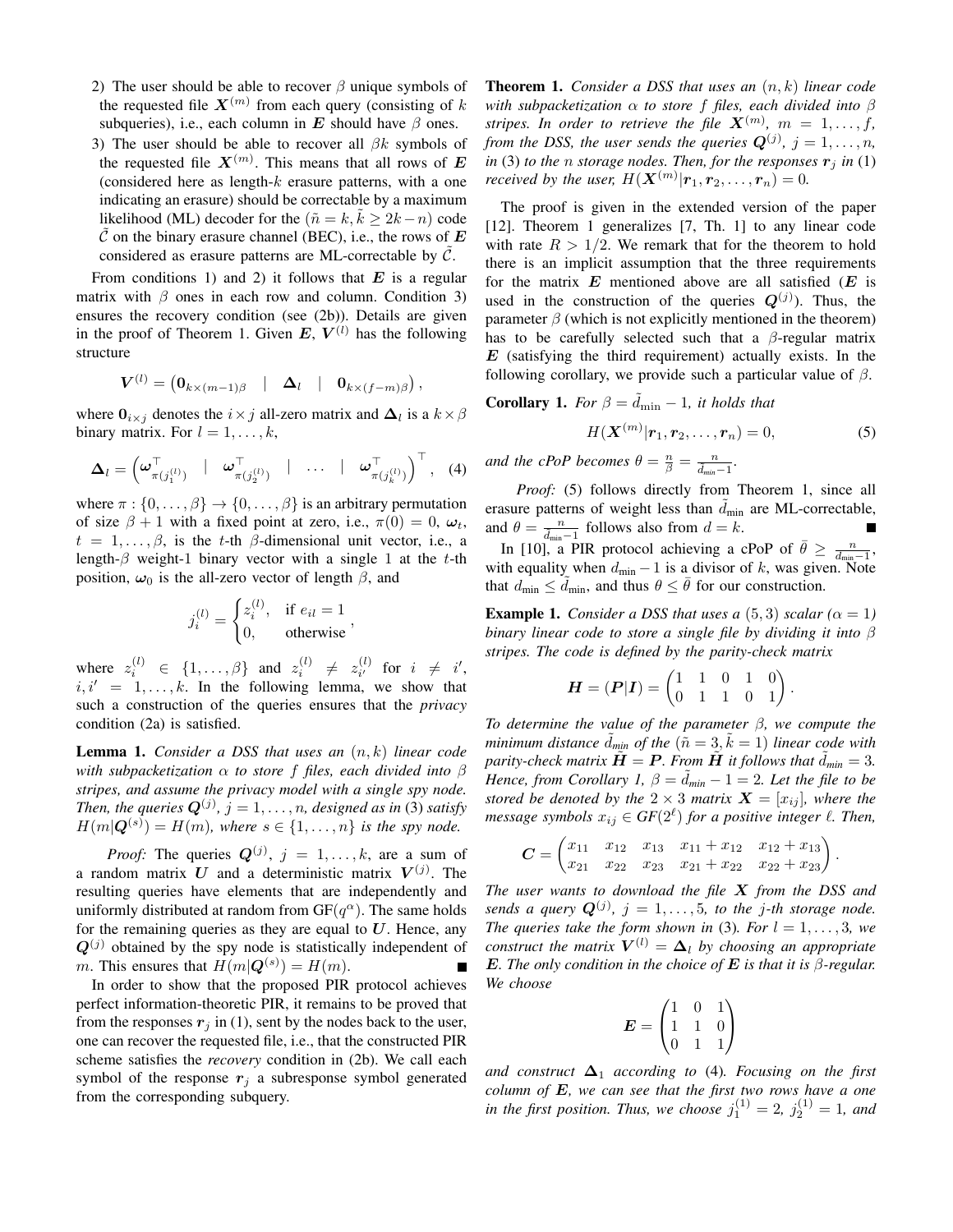$j_3^{(1)} = 0$ , since  $e_{11} = 1$ ,  $e_{21} = 1$ , and  $e_{31} = 0$ , and take the *permutation*  $0 \rightarrow 0$ ,  $1 \rightarrow 2$ , and  $2 \rightarrow 1$  *as*  $\pi$  *to get* 

$$
\mathbf{\Delta}_1 = \begin{pmatrix} \omega_{\pi(2)} \\ \omega_{\pi(1)} \\ \omega_{\pi(0)} \end{pmatrix} = \begin{pmatrix} 1 & 0 \\ 0 & 1 \\ 0 & 0 \end{pmatrix}.
$$

*In a similar fashion, we construct*

$$
\mathbf{\Delta}_2 = \begin{pmatrix} 0 & 0 \\ 1 & 0 \\ 0 & 1 \end{pmatrix} \text{ and } \mathbf{\Delta}_3 = \begin{pmatrix} 0 & 1 \\ 0 & 0 \\ 1 & 0 \end{pmatrix}.
$$

*The queries*  $Q^{(j)}$  *are sent to the respective nodes and the responses*

$$
r_1 = \begin{pmatrix} u_{11}x_{11} + u_{12}x_{21} + x_{11} \\ u_{21}x_{11} + u_{22}x_{21} + x_{21} \\ u_{31}x_{11} + u_{32}x_{21} \end{pmatrix} = \begin{pmatrix} I_1 + x_{11} \\ I_4 + x_{21} \\ I_7 \end{pmatrix},
$$
  
\n
$$
r_2 = \begin{pmatrix} u_{11}x_{12} + u_{12}x_{22} \\ u_{21}x_{12} + u_{22}x_{22} + x_{12} \\ u_{31}x_{12} + u_{32}x_{22} + x_{22} \end{pmatrix} = \begin{pmatrix} I_2 \\ I_5 + x_{12} \\ I_8 + x_{22} \end{pmatrix},
$$
  
\n
$$
r_3 = \begin{pmatrix} u_{11}x_{13} + u_{12}x_{23} + x_{23} \\ u_{21}x_{13} + u_{22}x_{23} + x_{23} \\ u_{31}x_{13} + u_{32}x_{23} + x_{13} \end{pmatrix} = \begin{pmatrix} I_3 + x_{23} \\ I_6 \\ I_9 + x_{13} \end{pmatrix},
$$
  
\n
$$
r_4 = \begin{pmatrix} u_{11} & u_{12} \\ u_{21} & u_{22} \\ u_{31} & u_{32} \end{pmatrix} \begin{pmatrix} x_{11} + x_{12} \\ x_{21} + x_{22} \end{pmatrix} = \begin{pmatrix} I_1 + I_2 \\ I_4 + I_5 \\ I_7 + I_8 \end{pmatrix},
$$
  
\n
$$
r_5 = \begin{pmatrix} u_{11} & u_{12} \\ u_{21} & u_{22} \\ u_{31} & u_{32} \end{pmatrix} \begin{pmatrix} x_{12} + x_{13} \\ x_{22} + x_{23} \end{pmatrix} = \begin{pmatrix} I_2 + I_3 \\ I_5 + I_6 \\ I_8 + I_9 \end{pmatrix},
$$

*where*  $I_i = \sum_{j=1}^{2} u_{tj}x_{js}$  *and*  $i = 3(t - 1) + s$ *, with*  $s, t = 1, \ldots, 3$ , are collected by the user. Notice that each *storage node sends back*  $k = 3$  *symbols. The user obtains the requested file as follows. Knowing*  $I_2$ *, the user obtains*  $I_1$  *and*  $I_3$  *from the first components of*  $r_4$  *and*  $r_5$ *. This allows the user to obtain*  $x_{11}$  *and*  $x_{23}$ *. In a similar fashion, knowing*  $I_6$ *the user gets*  $I_5$  *from the second component of*  $r_5$ *, then uses this to obtain*  $I_4$  *from the second component of*  $r_4$ *. This allows the user to obtain*  $x_{21}$  *and*  $x_{12}$ *. Similarly, knowing*  $I_7$  *allows the user to get*  $I_8$  *from the third component of*  $r_4$ *. Knowing* I<sup>8</sup> *allows the user to obtain* I<sup>9</sup> *from the third component of*  $r_5$ *, which then allows to recover the symbols*  $x_{22}$  *and*  $x_{13}$ *. In this way, the user recovers all symbols of the file and hence recovers* **X***. Note that*  $\theta = \frac{5 \cdot 3}{2 \cdot 3} = 2.5$ , which is equal to the *lower bound*  $1/(1 - R)$ *.* 

# IV. OPTIMIZING THE COMMUNICATION PRICE OF PRIVACY

In the previous section, we provided a construction of a PIR scheme for DSSs that use an arbitrary linear systematic code to store data and showed that a cPoP of  $n/(\tilde{d}_{\min} - 1)$  is achievable while maintaining information-theoretic PIR (see Theorem 1 and Corollary 1). In this section, we provide an algorithm (based on Theorem 1) to further lower the cPoP taking the structure of the underlying code into consideration. The algorithm is outlined in Algorithm 1.

The main issues that need to be addressed are the efficient enumeration of the set of erasure patterns of a given weight  $\beta$  that can be corrected under ML decoding of  $\tilde{C}$ , and the efficient computation of the matrix  $\boldsymbol{E}$ . Such ML-correctable erasure patterns are binary vectors

Algorithm 1: Optimizing the cPoP **Input** : Distributed storage code  $C$  of length  $n$ **Output:** Optimized matrix  $E_{opt}$  and largest possible  $\beta$  $1 \ \beta \leftarrow d_{\min} - 1$ 2  $\mathbf{E}_{\text{opt}} \leftarrow \emptyset$ ,  $\beta_{\text{opt}} \leftarrow \beta$ 3 while  $\beta \leq \tilde{n} - k$  do 4  $\mathcal{L} \leftarrow$  ComputeErasurePatternList( $\tilde{\mathcal{C}}, \beta$ ) 5 if  $\mathcal{L} \neq \emptyset$  then 6  $\left| E \leftarrow$  ComputeMatrix( $\mathcal{L}$ ) 7 if  $E \neq \emptyset$  then 8  $\vert \vert \vert$   $\vert$   $\bm{E}_{\rm opt} \leftarrow \bm{E}, \beta_{\rm opt} \leftarrow \beta$  $9$  | else 10 **return**  $(E_{\text{opt}}, \beta_{\text{opt}})$  $11$  end  $12$  end 13  $\beta \leftarrow \beta + 1$ 14 end 15 return  $(E_{\text{opt}}, \beta_{\text{opt}})$ 

(of length  $\tilde{n} = k$ ) which can be ML-decoded on the BEC when the positions corresponding to the 1-entries are erased by the channel. These issues are addressed by the subprocedures ComputeErasurePatternList( $\hat{\mathcal{C}}, \beta$ ) and ComputeMatrix $(L)$ , in Lines 4 and 6, respectively, of Algorithm 1, and discussed below in Sections IV-A and IV-B.

We remark that the algorithm will always return  $E_{opt} \neq \emptyset$ , since initially  $\beta = d_{\text{min}} - 1$ . Then, in the first iteration of the main loop, the list  $\mathcal L$  will contain all length- $k$  binary vectors of weight  $\beta = d_{\min} - 1 < \tilde{d}_{\min}$ . Thus, any vector that is shiftvariant (i.e., the  $k$  cyclic shifts are all different) can be chosen for the first row of  $E$ . The remaining rows of  $E$  are obtained by cyclically shifting the first row (the  $i$ -th row is obtained by cyclically shifting the first row  $i$  times). In the particular case of C being an MDS code,  $d_{\min} = d_{\min} = n - k + 1$ , the algorithm will do exactly one iteration of the main loop, and the overall PIR scheme reduces to the one described in [7, Sec. IV].

# *A.* ComputeErasurePatternList $(\tilde{C}, \beta)$

Computing a list of erasure patterns that are correctable under ML decoding for a given short code can be done using any ML decoding algorithm. For small codes  $C$ , all lengthk binary vectors of weight  $\beta$  that are ML-correctable can be found using an exhaustive search, while for longer codes a random search can be performed, in the sense of picking lengthk binary vectors of weight  $\beta$  at random, and then verifying whether or not they are ML-correctable. Alternatively, one can apply a random permutation  $\pi$  to the columns of  $H$ , apply the Gauss-Jordan algorithm on the resulting matrix to transform it into *row echelon form*, collect a subset of size  $\beta$  of the column indices of *leading-one-columns*, and finally apply the inverse permutation of  $\pi$  to this subset of column indices. The leadingone-columns are the columns containing a *leading one*, where the first nonzero entry in each matrix row of a matrix in row echelon form is called a leading one. This will give the support